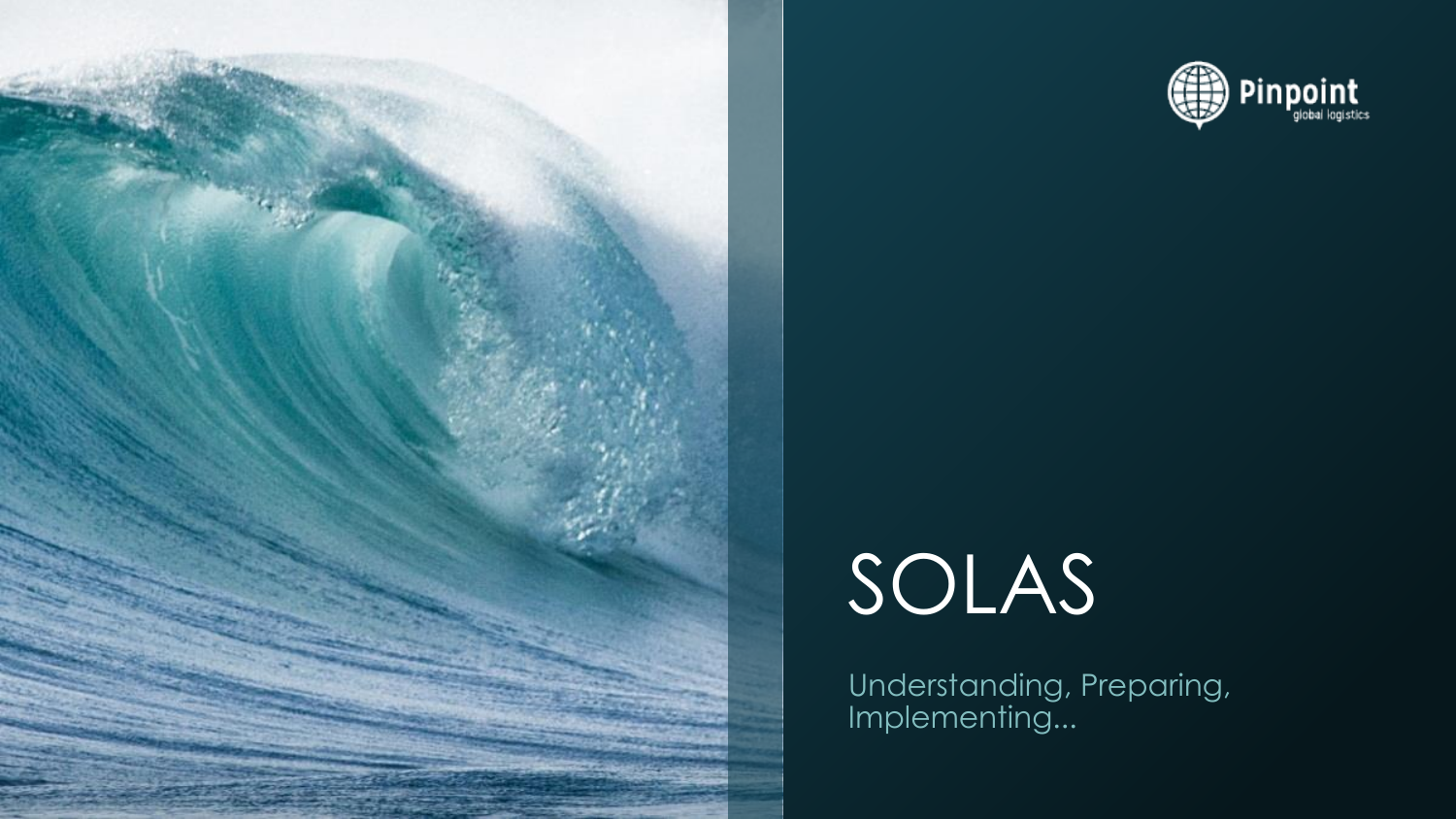## Basic Explanation

On July 1, 2016, a new regulation from SOLAS (Safety of Life at Sea convention of the International Maritime Organization or IMO) takes effect requiring shippers whose name appears on the bill of lading to verify the gross mass (VGM) of a container carrying cargo when tendering the container to the ocean carriers and terminals.

The legally responsible party for providing a verified gross mass (VGM) signed either electronically or on paper is the shipper. Carriers will not load containers anywhere in the world unaccompanied by a VGM, because doing so would leave their ships out of compliance with flag state and insurance rules.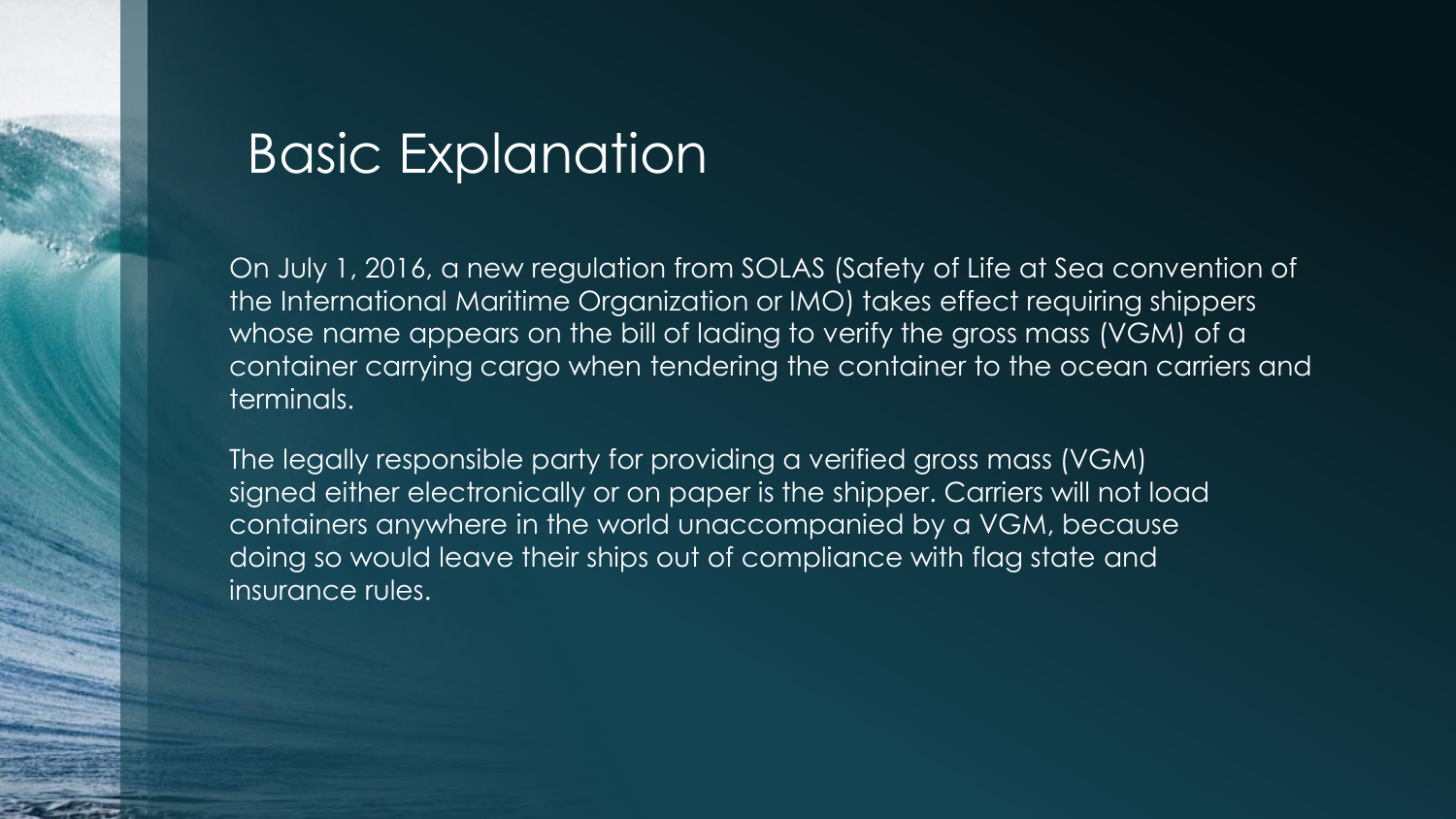# SOLAS Chapter and Verse

- In the case of cargo carried in a container, except for containers carried on a chassis or a trailer when such containers are driven on or off a ro-ro ship engaged in short international voyages as defined in regulation III/3, the gross mass according to paragraph 2.1 of this regulation shall be verified by the shipper, either by:
- 1 weighing the packed container using calibrated and certified equipment; or
- 2 weighing all packages and cargo items, including the mass of pallets, dunnage and other securing material to be packed in the container and adding the tare mass of the container to the sum of the single masses, using a certified method approved by the competent authority of the State in which packing of the container was completed.
- The shipper of a container shall ensure the verified gross mass is stated in the shipping document. The shipping document shall be:
- signed by a person duly authorized by the shipper;
- 2 submitted to the master or his representative and to the terminal representative sufficiently in advance, as required by the master or his representative, to be used in the preparation of the ship stowage plan\*\*\*.
- If the shipping document, with regard to a packed container, does not provide the verified gross mass and the master or his representative and the terminal representative have not obtained the verified gross mass of the packed container, it shall not be loaded on to the ship."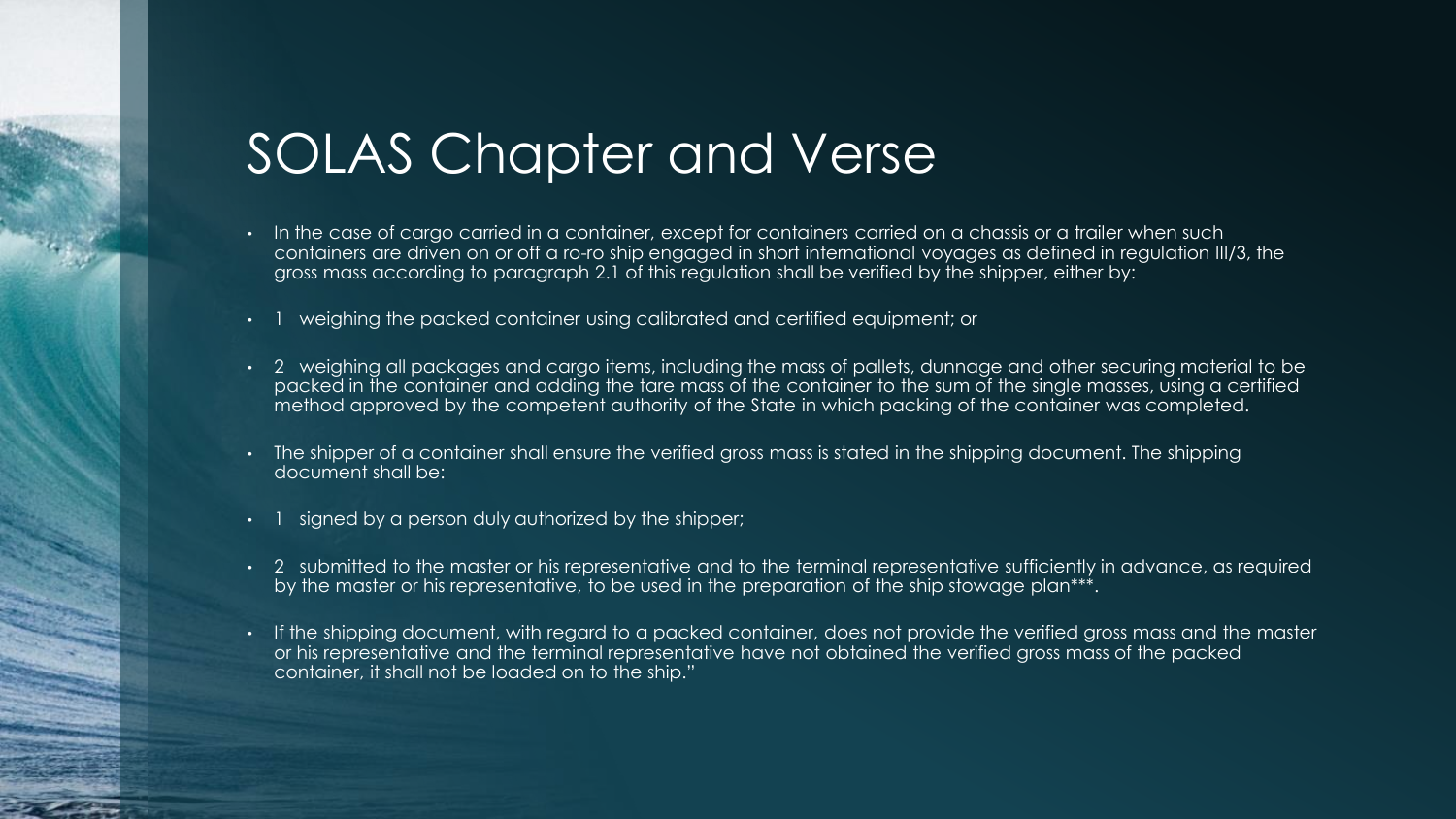# Additional Costs and Potential Hazards

- Estimates of \$100 to \$150 per container in additional costs may be attributed to the new SOLAS requirement
- Weigh stations/weighbridges will become overcrowded causing additional waiting time delays and costs
- Increasing cost of goods
- Increasing lead time to make cut off
- Increasing chassis use time and overall dray time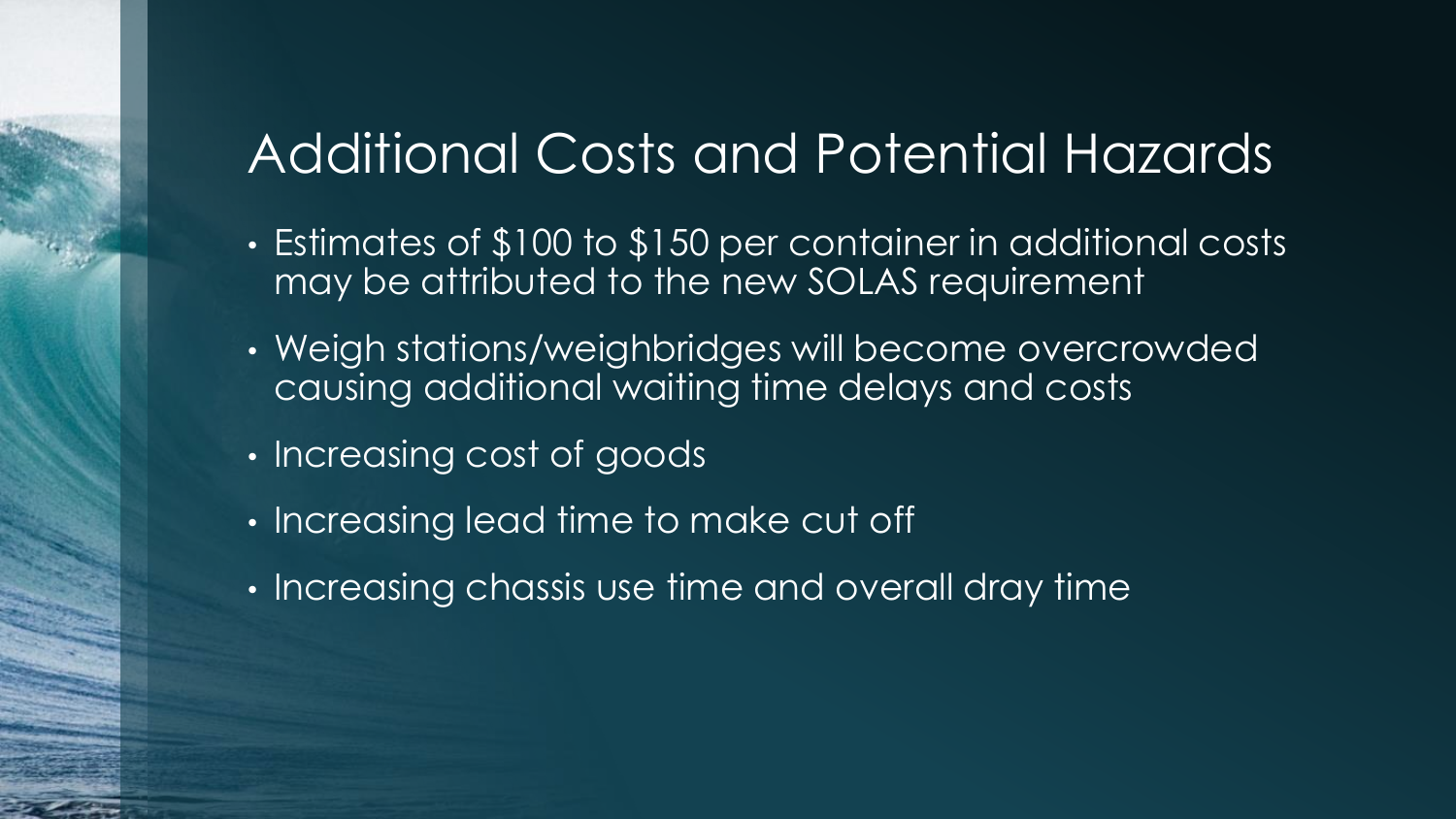### Who's Responsible for VGM?

- Someone in a shipper's global supply chain will have to provide to an ocean carrier a verified gross mass for every container in advance of sailing or it won't get loaded. Whether a shipper chooses to have a container and its contents weighed as a single unit under Method 1 or weighs every item and packaging in the container and adds it to the tare weight of the box stenciled on the door, under Method 2, there will be additional cost, although Method 2 will probably cost less than under Method 1.
- The 13 terminals at Los Angeles-Long Beach have collectively said they will not offer weighing services. See story here and follow up here where U.S. exporters say the move by the terminals still leaves many questions unanswered.
- The Port of Charleston is taking steps to weigh containers and generate a VGM on behalf of exporters, a sharply different approach from several other U.S. terminals, like those at Houston, that say they will reject containers that arrive without a VGM.
- The U.S. Coast Guard gave its blessing to two alternative methods for compliance: where the terminal weighs the container on behalf of the shipper, and where the shipper provides the weight of the cargo only and the carrier verifies the tare weight of the container. The latter approach may still be rejected by carriers such as APL.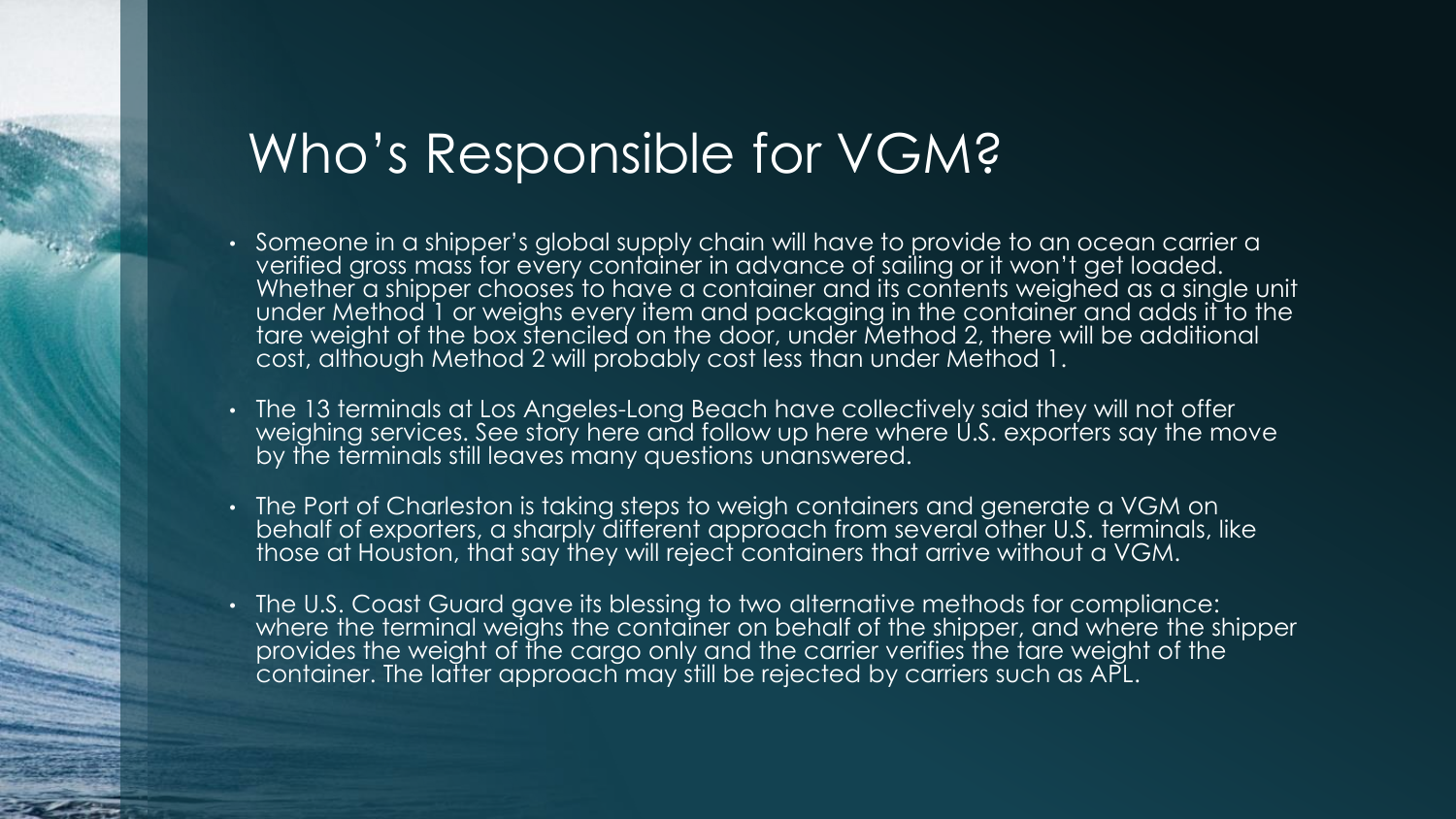### Acceptable Methods of Determining VGM

- 1. A shipper can have a container and its contents weighed as a single unit then deduct the weight of the trailer and chassis
- 2. A shipper can weigh every item and packaging material (including dunnage) then add the container tare weight

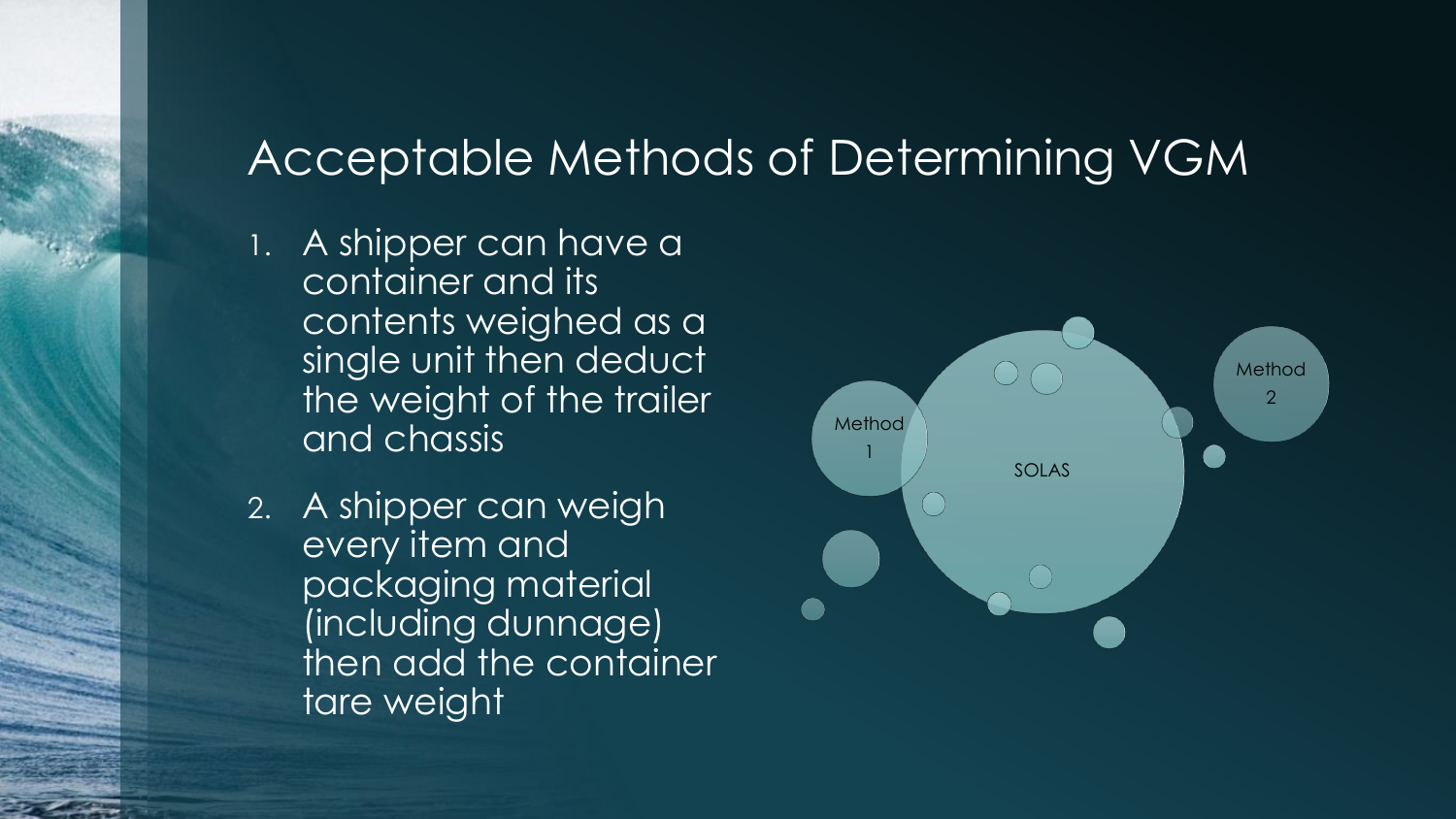There are many questions left unanswered as we approach the July 1 deadline such as:

- \* When is lodgment of the VGM due in respect to port and ramp bookings?
- \* What method of lodgment is acceptable?
- \* Will there be a standard process or will it vary carrier to carrier and terminal to terminal?
- \* What certification and proof of calibration standard will be required for scales used?
- \* How does a shipper protect the seemingly "wildcard" nature of the potential charges?
- \* How does the cartage industry keep up with new demand for capacity this requirement is sure to create?

### How to meet the container weight mandate

**METHOD 2** 

### As a shipper, what are your options?

#### **METHOD 1**

Take a loaded container over a weighbridge, subtract the weight of the truck, chassis, and fuel to get the weight of the packed container.



with the national standards of the country

What are you required to do?

> Provide a document, paper or electronic, signed by the shipper to the shipping line and terminal declaring that the shipper verified the weight and that it was weighed properly.

Weigh each item - including its packaging. palleting, dunnage and other packing and securing materials - going into the box.

Add that sum to the weight of the container to find the weight of the packed container.



The SOLAS amendment will be enforced by the coast guard or other agency responsible for SOLAS regulations in a given country and punishments for violations will vary by country.

### What happens in the case of noncompliance?

There are all kind of possibilities for what could happen to the box that failed to provide the certified weight document but none are settled.



Terminals may choose to hold a container or send it back, but whatever happens, the ship will leave and the container will not.